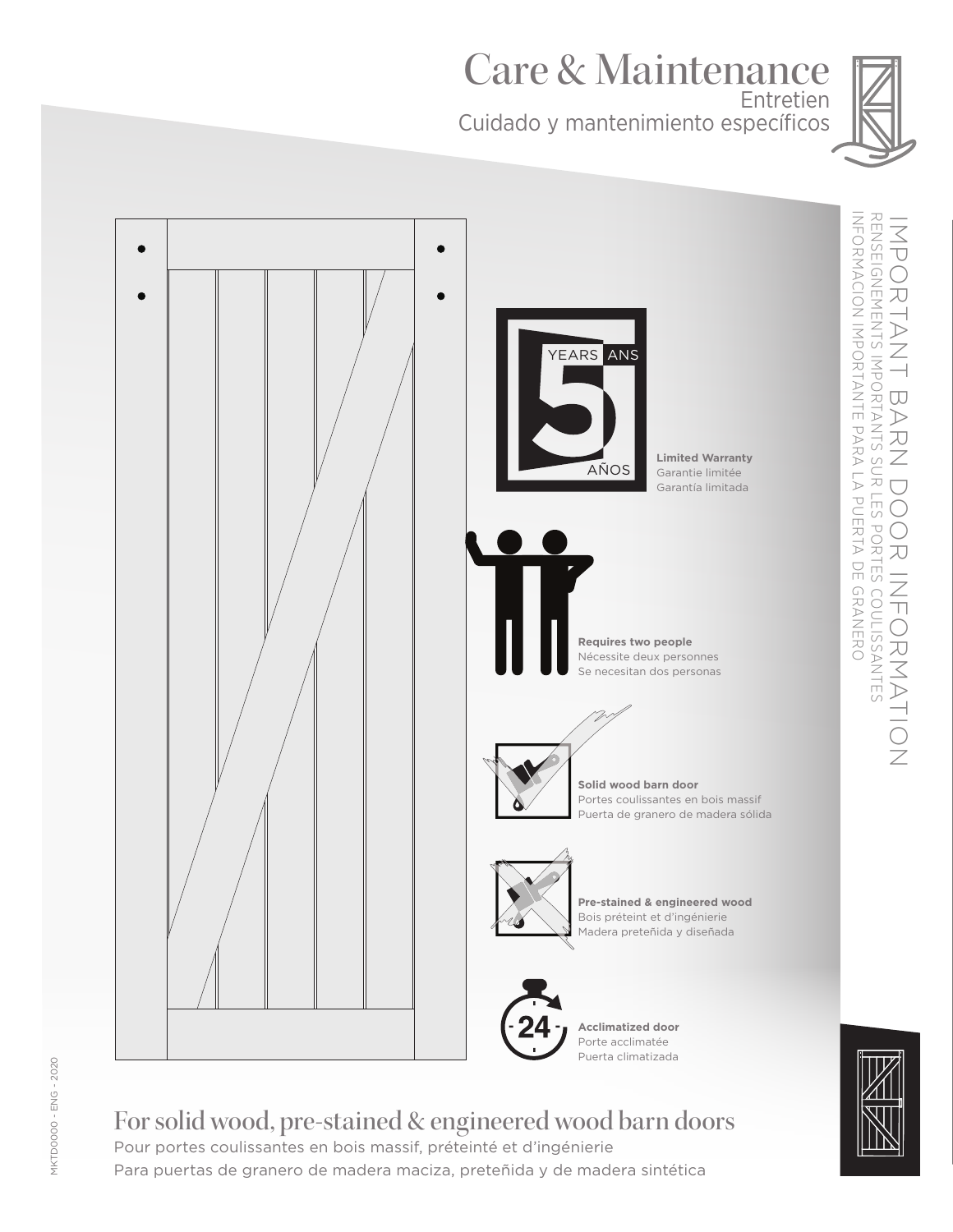## **Important Barn Door Information**

CARE & MAINTENANCE



#### **BASIC BARN DOOR CARE & MAINTENANCE**

- Before you remove the door from its protective plastic bag, we advise that the door is acclimatized in the room you plan to install the door for 24 hours.
- Avoid installing near rooms with moisture or where temperatures change through the seasons. Optimal relative humidity in your home to prevent warp, twist, swelling, or shrinking in any wood product is 45% – 60%. Anything outside these parameters and their effects are the responsibility of the customer.
- Immediately clean spills with terry cloth or micro fiber to avoid damaging the surface. Do not use any hard tools or such that may scratch the surface, including pressure washers.
- Install indoors only.
- Do not trim the door.
- Lift and install with two people.

#### **SOLID WOOD BARN DOOR**

- It is important that you take care to properly finish this wood door. After you have removed the door from its protective plastic bag, it must be finished and sealed on all six sides ideally within 24 hours. Sealing the door properly will prevent door movement, such as warping and twisting, that occurs if the door is not sealed. Failure to seal the door properly will void the manufacturer's warranty.
- Do not clean with solvents or commercial cleaners as they may damage the finish and / or distort the natural texture of the wood. When cleaning, wipe with a damp cloth or sponge. For persistent stains, try baking soda and water in small test area before attempting to remove the stain.
- Typically sanding the entire door with 220 grit sandpaper, then applying two coats of your desired finish is adequate to get your desired finish.
- For doors to be painted, a good quality latex based primer and latex based paint to be used in finishing. Consult a paint professional where you purchased this door for their recommendations.
- For doors to be stained, a high quality water-based or oil-based stain is recommended. Follow the stain manufacturer's instructions, and do not thin the stain with any chemicals or water. In a high humidly environment use an oil based stain.
- BE SURE TO FINISH ALL SIX SURFACES. Your door, as typical of all wood products, is subject to swelling and shrinkage when changes occur in temperature and the relative humidity in your home.
- Inspect your door's finish at least once a year and re-finish as necessary, clean only twice a year or as needed.
- Pre-drill any holes for hanging straps (where applicable) and before applying any additional accessory hardware.

#### **PRE-STAINED BARN DOOR**

Our barn doors are hand crafted and stained by our artisan painters to offer a premium quality and one of a kind finish to your door.

Please note there may be imperfections in the wood and stain due to the nature of the materials used to create this natural and authentic appearance. As our barn doors are hand stained, they will emit an odor. The door has been placed in a protective plastic sleeve to ensure it arrives to you in the best condition possible. The sleeve does not allow the stain to off-gas as it would had the door not been protected.

The smell could last from a few days to one week depending on the ventilation in the room and will decrease over this time.

You may choose to leave the door in a low traffic area of your home until the smell has dissipated and the door has acclimatized to the humidity levels in your home (Opening of a window or two will help to ventilate the area and speed up the process). Any alternative methods to remedy the odor are at the purchaser's preference. Please use at your own discretion.

- Do not clean with solvents or commercial cleaners as they may damage the finish on the door. When cleaning, wipe with a damp cloth or sponge in a small test area before attempting to remove any stain.
- Pre-stained barn doors offers an easy-to-maintain solution that is ready-to-hang.
- Because the barn door is pre-stained, do not paint or stain the door. By doing so, the stain will be damaged and will void the manufacturer's warranty.

#### **ENGINEERED WOOD BARN DOOR**

- Engineered barn doors are finished with scratch resistant wrapped paper. Each design is pre-finished and offers an easy-to-maintain solution that is ready-to-hang.
- Because the barn door is pre-finished, do not paint or stain the door. By doing so, the wrapped paper will be damaged and will void the manufacturer's warranty.
- Pre-drill any holes for hanging straps (where applicable) and before applying any additional accessory hardware.
- Engineered barn doors are not recommended to be used with the Top of Door mounting straps due to the nature of the wood composite.

#### **5 YEAR LIMITED WARRANTY**

Products warrantied against manufacturing defects for up to five years from the purchase date. The warranty applies only to the original purchaser of the product.

If a product is determined to be defective due to a manufacturing defect, a replacement product will be supplied. The scope of the warranty is limited to replacing the product and does not include labor required to install, repair or deliver, or any costs related to removing the existing product.

This warranty is void in the event that the product is damaged in transit, or if damage or failure is caused by abuse, misuse, storage of products in an improper environment, abnormal usage, faulty installation, failure to follow installation instructions, damage in an accident, improper maintenance, or any repair.

We reserve the right to inspect any claim prior to issuing credit.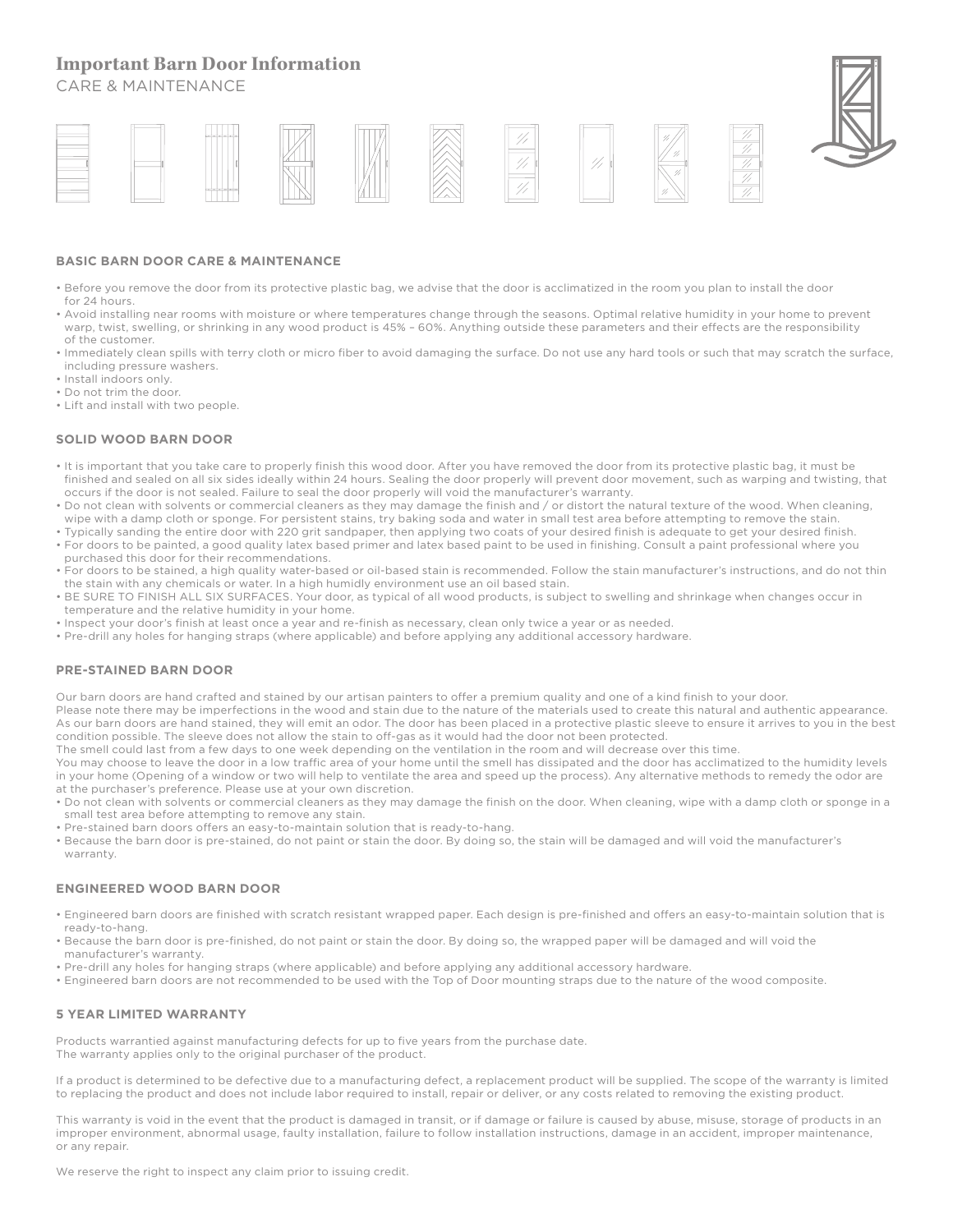## **Renseignements importants sur les portes coulissantes**  ENTRETIEN



### **ENTRETIEN DE BASE DES PORTES COULISSANTES**

- Avant de les retirer de leur housse de protection en plastique, laisser les portes s'adapter pendant 24 heures aux conditions de la pièce où elles seront installées.
- Éviter d'installer les portes près de pièces humides ou qui changent de température selon la saison (l'humidité relative optimale doit être de 45 à 60 % pour éviter le gauchissement, la torsion, le gonflement ou le rétrécissement de tout produit en bois; Le client est responsable des conséquences de toute condition se situant hors de ces valeurs).
- Nettoyer immédiatement les déversements avec un tissu éponge ou des microfibres pour éviter d'endommager la surface. Ne pas utiliser d'outils durs ou susceptibles de rayer la surface, y compris les nettoyeurs à pression.
- Installer les portes uniquement à l'intérieur.
- Ne pas tailler les portes.
- Soulever et installer les portes nécessite deux personnes.

### **PORTES COULISSANTES EN BOIS MASSIF**

- Il est important de bien effectuer la finition de cette porte en bois. Effectuer la finition et le scellage des portes (les six côtés) dans les 24 heures suivant leur retrait de leur housse de protection en plastique. Une porte incorrectement scellée pourrait se tordre et se déformer. Le défaut de sceller correctement une porte annule la garantie du fabricant.
- Ne pas nettoyer avec des solvants ou des nettoyants commerciaux, qui peuvent endommager la finition ou altérer la texture naturelle du bois. Nettoyer avec un chiffon ou une éponge humide. Essayer du bicarbonate de soude et de l'eau dans une petite zone d'essai avant de tenter d'enlever une tache tenace.
- Avant d'appliquer la peinture ou le fini avec teinture de votre choix, il faut poncer toute la porte avec du papier de verre de grain 220, puis appliquer deux couches de la finition souhaitée.
- Pour peindre les portes, utiliser un apprêt et une peinture de bonne qualité, tous deux à base de latex. Consulter au point de vente des portes un spécialiste en peinture pour obtenir ses recommandations.
- Pour teindre les portes, il est recommandé d'utiliser une teinture de haute qualité à base d'eau ou d'huile. Suivre les instructions du fabricant de la teinture; ne pas diluer la teinture avec des produits chimiques ou de l'eau. Dans un environnement très humide, utiliser une teinture à base d'huile. • VEILLER À BIEN EFFECTUER LA FINITION DES SIX SURFACES. Votre porte, comme tous les produits en bois, peut gonfler ou rétrécir lorsque
- changent la température et l'humidité relative de votre maison. • Inspecter la finition de la porte au moins une fois par an et refaire la finition s'il y a lieu; ne nettoyer que deux fois par an ou selon le besoin.
- Prépercer les trous destinés à l'installation des platines de suspension (s'il y a lieu) et de toute quincaillerie supplémentaire.

#### **PORTES COULISSANTES PRÉTEINTES**

Nos portes coulissantes sont fabriquées et teintes à la main par nos peintres artisans en vue d'offrir une qualité supérieure et une finition unique. Remarque : Il peut y avoir des imperfections dans le bois et dans la teinture en raison de la nature des matériaux utilisés pour créer cet aspect naturel et authentique. Comme nos portes coulissantes sont teintes à la main, elles dégagent une odeur. Les portes sont protégées par une housse de plastique en vue de les maintenir dans le meilleur état possible pendant leur livraison. Cette housse empêche les émanations de la teinture de se dissiper. L'odeur prendra de quelques jours à une semaine pour disparaître selon la ventilation de la pièce.

Les portes peuvent être laissées dans un endroit peu fréquenté de la maison jusqu'à ce que l'odeur se soit dissipée et que la porte se soit adaptée au degré d'humidité de la résidence (l'ouverture d'une ou deux fenêtres aidera à ventiler l'endroit et à accélérer le processus). Toute autre méthode pour remédier à l'odeur est à la préférence et à la discrétion de l'acheteur.

- Ne pas nettoyer avec des solvants ou des nettoyants commerciaux, qui peuvent endommager la finition des portes. Nettoyer avec un chiffon ou une éponge humide dans une petite zone d'essai avant de tenter d'enlever une tache.
- Les portes coulissantes préteintes offrent une solution facile à entretenir et prête à être accrochée.
- Comme les portes coulissantes sont préteintes, il ne faut ni les peindre ni les teindre de nouveau. Le défaut de suivre cette consigne endommagera la teinture et annulera la garantie du fabricant.

#### **PORTES COULISSANTES EN BOIS D'INGÉNIERIE**

- Les portes coulissantes en bois d'ingénierie sont revêtues d'un fini papier résistant aux égratignures. Chaque modèle est préfini et offre une solution facile à entretenir et prête à être accrochée.
- Comme les portes coulissantes sont préfinies, il ne faut ni les peindre ni les teindre. Le défaut de suivre cette consigne endommagera le revêtement de papier et annulera la garantie du fabricant.
- Prépercer les trous destinés à l'installation des platines de suspension (s'il y a lieu) et de toute quincaillerie supplémentaire.
- Il n'est pas recommandé d'utiliser de platines de fixation en haut des portes coulissantes en raison de la composition du bois.

#### **GARANTIE LIMITÉE DE 5 ANS**

Les produits sont garantis contre les défauts de fabrication jusqu'à cinq (5) ans à compter de la date d'achat.

#### La garantie ne s'applique qu'à l'acheteur d'origine du produit.

S'il est déterminé qu'un produit est défectueux en raison d'un défaut de fabrication, un produit de remplacement sera fourni. La portée de la garantie se limite au remplacement du produit et ne comprend pas la main-d'œuvre nécessaire pour installer, réparer et livrer le produit existant, ni les coûts relatifs à son retrait.

La garantie sera annulée si le produit est endommagé lors du transport, ou si le dommage ou la défaillance est causé par une utilisation abusive, une mauvaise utilisation, le stockage de produits dans un environnement inapproprié, une utilisation anormale, une installation inadéquate, le défaut de suivre les instructions d'installation, un accident, un entretien inadéquat ou toute réparation.

Nous nous réservons le droit d'inspecter toute réclamation avant d'émettre un crédit.